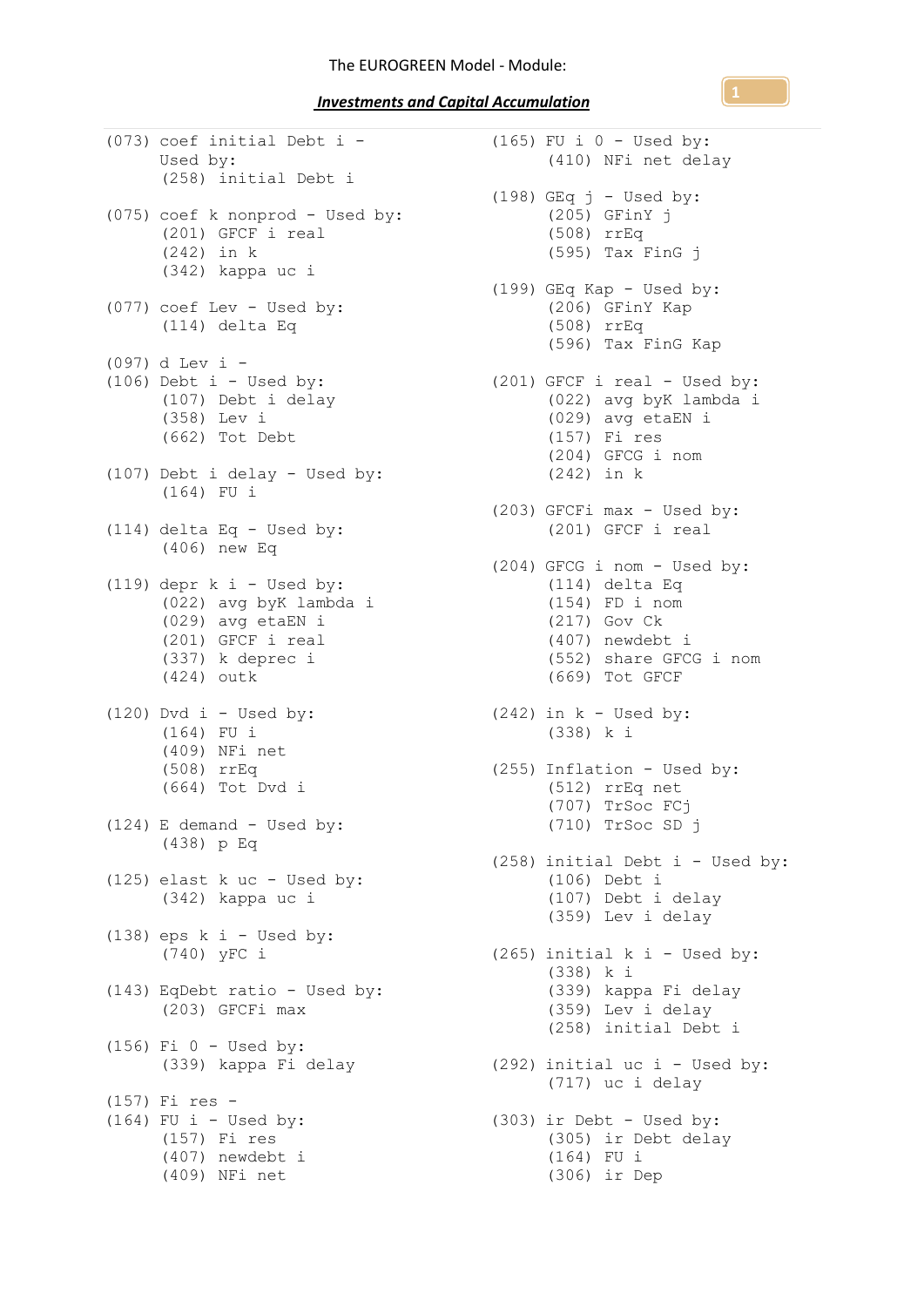*Investments and Capital Accumulation* 

 $(338)$  k i - Used by: (022) avg byK lambda i (029) avg etaEN i (201) GFCF i real (242) in k (337) k deprec i (343) Ki nom (424) outk (740) yFC i (339) kappa Fi delay - Used by: (340) kappa i (340) kappa i - Used by: (201) GFCF i real (341) kappa pk i - Used by: (449) p k (342) kappa uc i - Used by: (340) kappa i (343) Ki nom - Used by: (339) kappa Fi delay (344) Ki nom delay (358) Lev i (344) Ki nom delay -  $(358)$  Lev i - Used by: (359) Lev i delay (097) d Lev i (359) Lev i delay - Used by: (097) d Lev i (390) mu GFCFi - Used by: (442) p gfcf  $(406)$  new Eq - Used by: (584) Stock Eq supply (407) newdebt i - Used by: (106) Debt i (408) NF i - Used by:  $(339)$  kappa Fi delay<br> $(120)$  Dyd i (120) Dvd i (164) FU i (348) labour share (676) Tot NF (409) NFi net - Used by: (410) NFi net delay (114) delta Eq (410) NFi net delay - Used by: (203) GFCFi max

 $(424)$  outk - Used by: (338) k i (425) Output FD i - Used by: (716) uc i  $(434)$  p dom i - Used by: (442) p gfcf (448) p imp i (454) p S14 i  $(438)$  p Eq - Used by: (439) p Eq delay (198) GEq j (199) GEq Kap (484) rate p ex (439) p Eq delay - Used by: (114) delta Eq (198) GEq j (199) GEq Kap (484) rate p ex (442) p gfcf - Used by: (449) p k  $(443)$  p i - Used by: (446) p i delay (238) Imp CO2 i (427) Output i real (434) p dom i (447) p i rate (490) real Imp i (716) uc i  $(448)$  p imp i - Used by: (442) p gfcf (454) p S14 i (449) p k - Used by: (201) GFCF i real (204) GFCG i nom (343) Ki nom (484) rate p ex - (508) rrEq - Used by: (510) rrEq delay (512) rrEq net (509) rrEq 0 - Used by: (513) rrEq net delay (510) rrEq delay - Used by: (511) rrEq delay3 (511) rrEq delay3 - (512) rrEq net - Used by: (513) rrEq net delay

**2**